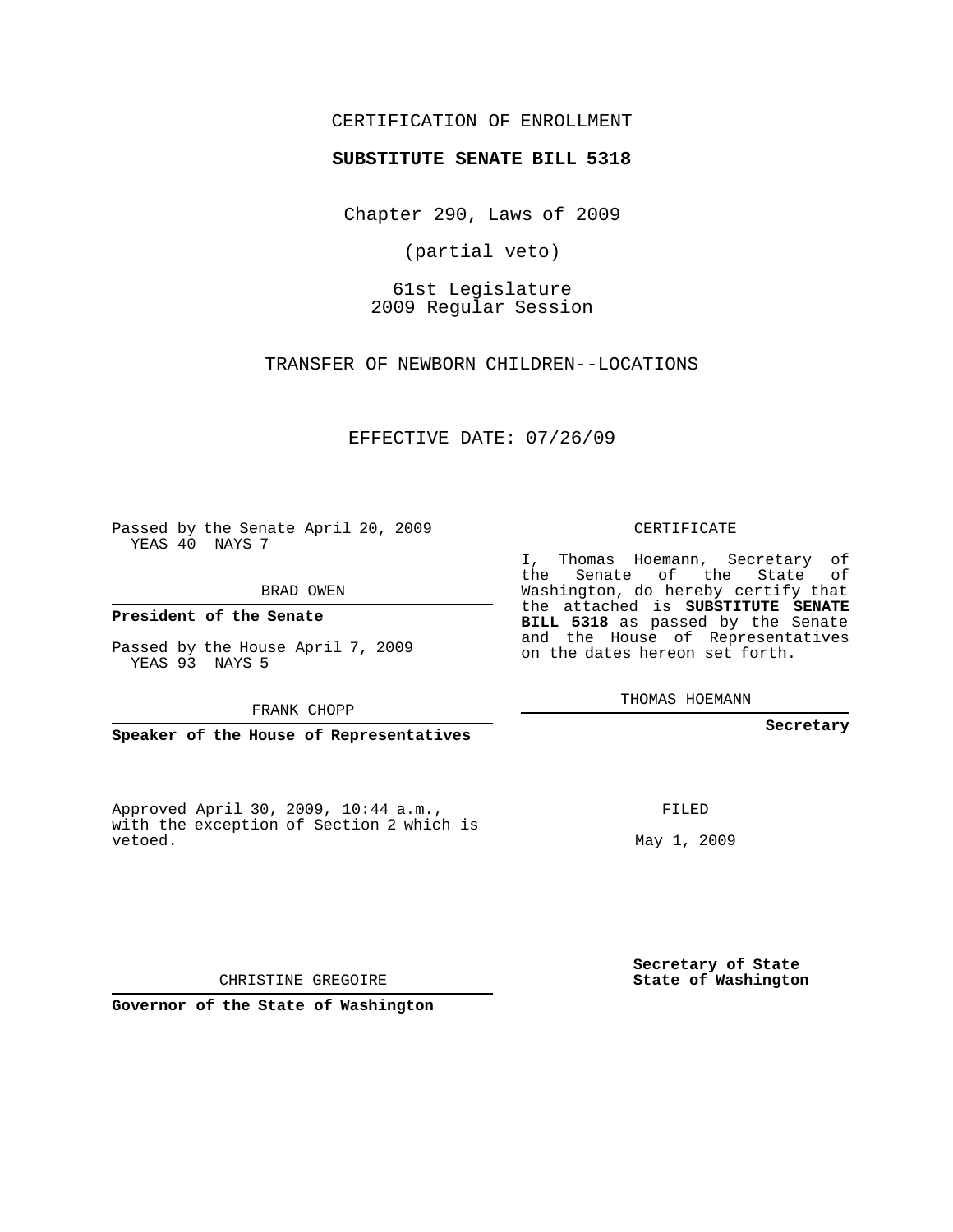## **SUBSTITUTE SENATE BILL 5318** \_\_\_\_\_\_\_\_\_\_\_\_\_\_\_\_\_\_\_\_\_\_\_\_\_\_\_\_\_\_\_\_\_\_\_\_\_\_\_\_\_\_\_\_\_

\_\_\_\_\_\_\_\_\_\_\_\_\_\_\_\_\_\_\_\_\_\_\_\_\_\_\_\_\_\_\_\_\_\_\_\_\_\_\_\_\_\_\_\_\_

AS AMENDED BY THE HOUSE

Passed Legislature - 2009 Regular Session

**State of Washington 61st Legislature 2009 Regular Session**

**By** Senate Human Services & Corrections (originally sponsored by Senators Kauffman, Kohl-Welles, Keiser, Jarrett, and Franklin)

READ FIRST TIME 02/25/09.

 1 AN ACT Relating to adding additional appropriate locations for the 2 transfer of newborn children; amending RCW 13.34.360; and creating a 3 new section.

4 BE IT ENACTED BY THE LEGISLATURE OF THE STATE OF WASHINGTON:

 5 **Sec. 1.** RCW 13.34.360 and 2002 c 331 s 2 are each amended to read 6 as follows:

7 (1) For purposes of this section:

 8 (a) "Appropriate location" means (i) the emergency department of a 9 hospital licensed under chapter 70.41 RCW during the hours the hospital 10 is in operation;  $((\theta \hat{r}))$  (ii) a fire station during its hours of 11 operation and while fire personnel are present; or (iii) a federally 12 designated rural health clinic during its hours of operation.

13 (b) "Newborn" means a live human being who is less than seventy-two 14 hours old.

15 (c) "Qualified person" means (i) any person that the parent 16 transferring the newborn reasonably believes is a bona fide employee, 17 volunteer, or medical staff member of the hospital <u>or federally</u> 18 designated rural health clinic and who represents to the parent 19 transferring the newborn that he or she can and will summon appropriate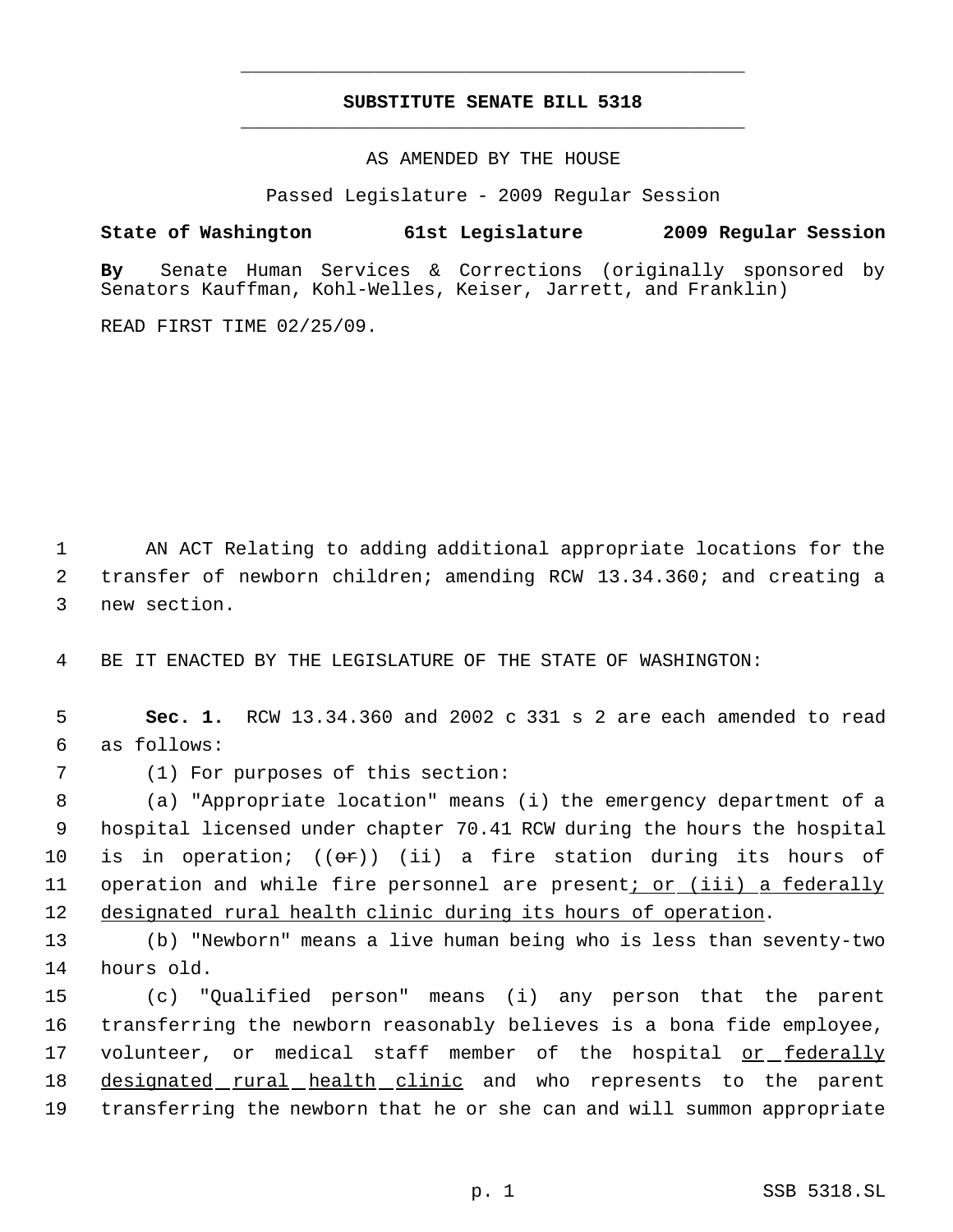resources to meet the newborn's immediate needs; or (ii) a firefighter, volunteer, or emergency medical technician at a fire station who represents to the parent transferring the newborn that he or she can and will summon appropriate resources to meet the newborn's immediate needs.

 (2) A parent of a newborn who transfers the newborn to a qualified person at an appropriate location is not subject to criminal liability under RCW 9A.42.060, 9A.42.070, 9A.42.080, 26.20.030, or 26.20.035.

 (3)(a) The qualified person at an appropriate location shall not require the parent transferring the newborn to provide any identifying information in order to transfer the newborn.

 (b) The qualified person at an appropriate location shall attempt to protect the anonymity of the parent who transfers the newborn, while providing an opportunity for the parent to anonymously give the qualified person such information as the parent knows about the family medical history of the parents and the newborn. The qualified person at an appropriate location shall provide referral information about adoption options, counseling, appropriate medical and emotional aftercare services, domestic violence, and legal rights to the parent seeking to transfer the newborn.

 (c) If a parent of a newborn transfers the newborn to a qualified person at an appropriate location pursuant to this section, the qualified person shall cause child protective services to be notified within twenty-four hours after receipt of such a newborn. Child protective services shall assume custody of the newborn within twenty-four hours after receipt of notification.

27 (d) <u>A federally designated rural health clinic is not required to</u> 28 provide ongoing medical care of a transferred newborn beyond that 29 already required by law and may transfer the newborn to a hospital 30 licensed under chapter 70.41 RCW. The federally designated rural health clinic shall notify child protective services of the transfer of the newborn to the hospital.

 (e) A hospital, federally designated rural health clinic, or fire station, its employees, volunteers, and medical staff are immune from any criminal or civil liability for accepting or receiving a newborn under this section.

(4)(a) Beginning July 1, 2011, an appropriate location shall post